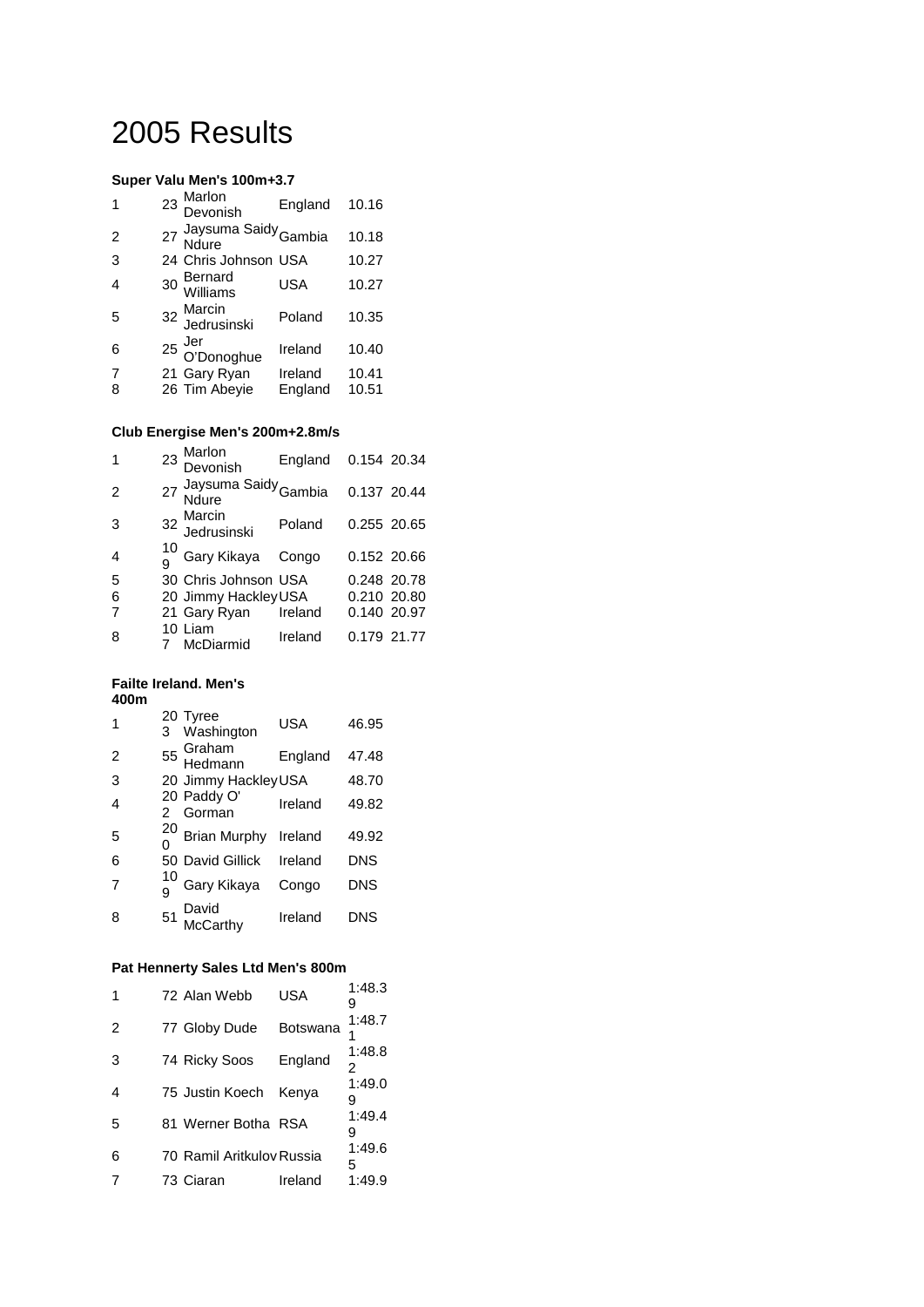| 8<br>9     | O'Connell<br>71 Thomas<br>Chamney<br>$\frac{12}{3}$ Liam Reale | Ireland<br>Ireland | 1:50.6<br>1:51.5<br>հ |
|------------|----------------------------------------------------------------|--------------------|-----------------------|
| 10         | 78 Darragh Green Ireland                                       |                    | 1:55.3<br>հ           |
| <b>DNF</b> | 79 Tom Quaid                                                   | Ireland            | DNF                   |

#### **Irish Miler's Club Men's Developmental 800m A Race**

| 1                        | 89 Eoin Everett                   | 1:52.4<br>ი |
|--------------------------|-----------------------------------|-------------|
| $\overline{2}$           | 15 Eoin Cummins                   | 1:55.0<br>2 |
| 3                        | <b>Richard Jones</b><br>9         | 1:55.1<br>4 |
| 4                        | Francis<br>O'Mahony<br>19         | 1:55.6<br>1 |
| 5                        | 16 Emmet<br>Dunleavey             | 1:55.7<br>9 |
| 6                        | 17 Brian Maher                    | 1:55.8      |
|                          | 14 Brian Markham                  | 1:57.2<br>3 |
| <b>DNF</b><br><b>DNS</b> | 29 Hugo Leeney<br>18 Brian Murray | DNF<br>DNS  |

#### **Irish Miler's Club Men's Developmental 800m B Race**

| 1              | 57 Conor Healy        | 1:57.9      |
|----------------|-----------------------|-------------|
| $\overline{2}$ | 37 Geroid<br>O'Connor | 1:59.0<br>2 |
| 3              | 39 Martin Conroy      | 1:59.1<br>2 |
| 4              | 38 Billy O'Brien      | 1:59.6<br>5 |
| 5              | 58 Daragh<br>McDaid   | 1:59.8<br>8 |
| 6              | 48 Kevin Moriarty     | 2:00.0      |
| 7              | 49 Ian Conroy         | 2:00.1<br>4 |
| 8              | Simon Kenny           | 2:01.8<br>8 |

# **Cork City Council Men's 1500m**

| 1              |    | 13 Nick<br>McCormick       | England    | 3:38.7<br>4 |
|----------------|----|----------------------------|------------|-------------|
| $\overline{2}$ | 12 | Rob Myers                  | <b>USA</b> | 3:38.8<br>5 |
| 3              |    | $\frac{12}{2}$ Eliud Njubu | Kenya      | 3:39.7      |
| $\overline{4}$ |    | Michael Ndiwa Kenya        |            | 3:40.8<br>4 |
| 5              | 8  | 12 Churchill<br>Kipsang    | Kenya      | 3:41.0<br>6 |
| 6              |    | 12 James Nolan Ireland     |            | 3:41.7<br>ი |
| 7              |    | $12$ Mark Tucker           | Australia  | 3:42.1<br>4 |
| 8              |    | 17 Lachlan<br>7 Chisholm   | Australia  | 3:42.1<br>5 |
| 9              |    | 13 Miroslaw                | Poland     | 3:42.7      |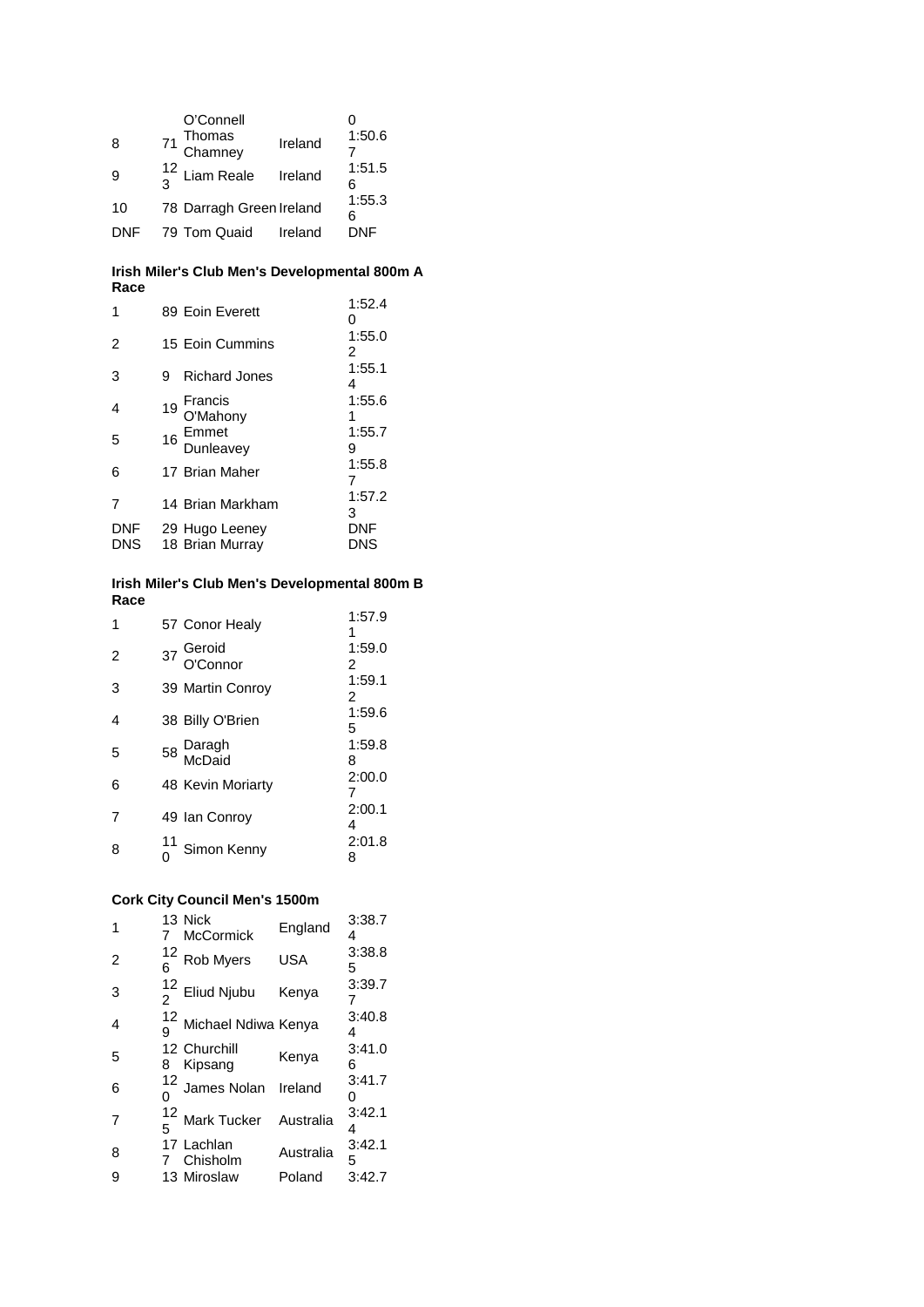|    | 2       | Formela                  |                | 2           |
|----|---------|--------------------------|----------------|-------------|
| 10 | 15<br>9 | Tim Carter               | England        | 3:42.8<br>3 |
| 11 | 4       | 12 Michal<br>Bernardelli | Poland         | 3:43.1<br>0 |
| 12 | 13<br>8 | <b>Adrian Blincoe</b>    | New<br>Zealand | 3:43.1<br>3 |
| 13 | 0       | 13 Bernard<br>Kiptum     | Kenya          | 3:46.2<br>8 |
| 14 | 13<br>3 | <b>Noel Pollock</b>      | N. Ireland     | 3:48.4<br>8 |
| 15 | 1       | 12 Dmitry<br>Onufrienko  | Russia         | 3:50.3<br>6 |
| 16 | 4       | 13 Mark<br>Kenneally     | Ireland        | 3:56.6<br>6 |
|    | 12<br>7 | James Thie               | Wales          | <b>DNS</b>  |
|    | 13<br>1 | Charlie Gruber USA       |                | DNS         |
|    | 5       | 13 Stephen<br>Sharpe     | England        | DNF         |
|    | 13<br>6 | David Kiplak             | Kenya          | DNS         |

### **Barry's Tea Junior Men's 1500m**

| 1              | 8                    | 24 Daire<br>Bermingham Shamrock 3 | Raheny                 | 4:01.2      |
|----------------|----------------------|-----------------------------------|------------------------|-------------|
| $\overline{2}$ | 24<br>$\overline{c}$ | John Shine                        | Leevale                | 4:01.9<br>3 |
| 3              | 24                   | Rory Chesser Ennis TC             |                        | 4:04.3<br>9 |
| 4              |                      | 83 Dane Frey                      | Australia              | 4:04.7<br>8 |
| 5              | 9                    | Des Earl                          | Sli<br>Cualann<br>АC   | 4:07.5<br>5 |
| 6              | 24<br>5              | Kevin Lawler S.L.O.T.             |                        | 4:08.8<br>1 |
| $\overline{7}$ |                      | $^{24}_{1}$ Gavin Dooney          | Ferrybank 4:18.4<br>АC | 6           |
| 8              |                      | $^{24}_{0}$ Kevin Cooper          | Ferrybank 4:20.4<br>AC | 7           |
| 9              |                      | 87 William Huges Thurles          |                        | 4:21.4<br>3 |
| 10             |                      | Joe Warren                        | Doheny's 4.32.5<br>AC  | 5           |
| 11             |                      | 88 Brian Kirwin                   | SLOT                   | <b>DNF</b>  |
| <b>DNS</b>     | 6.                   | 24 Cathal<br>Delaney              | Emerald<br>АC          | <b>DNS</b>  |
| <b>DNS</b>     | $7^{\circ}$          | 24 Richard<br>Yeates              | Raheny<br>Shamrock     | <b>DNS</b>  |

#### **Irish Sports Council Men's 3000m**

| 16 Michael KipsiroUganda<br>$\mathcal{P}$<br>16<br>5 Collins Kosgei Kenya<br>3<br>$\frac{16}{9}$ Daniel Lincoln USA<br>$\frac{16}{1}$ Mark Carroll Ireland<br>5<br>16 Martin Fagan<br>Ireland<br>6 | 1 | $^{17}_{0}$ Craig Mottram Australia | 7:38.1 |
|----------------------------------------------------------------------------------------------------------------------------------------------------------------------------------------------------|---|-------------------------------------|--------|
|                                                                                                                                                                                                    |   |                                     | 7:55.2 |
|                                                                                                                                                                                                    |   |                                     | 7:59.4 |
|                                                                                                                                                                                                    |   |                                     | 8:00.0 |
|                                                                                                                                                                                                    |   |                                     | 8:02.5 |
|                                                                                                                                                                                                    |   |                                     | 8:04.1 |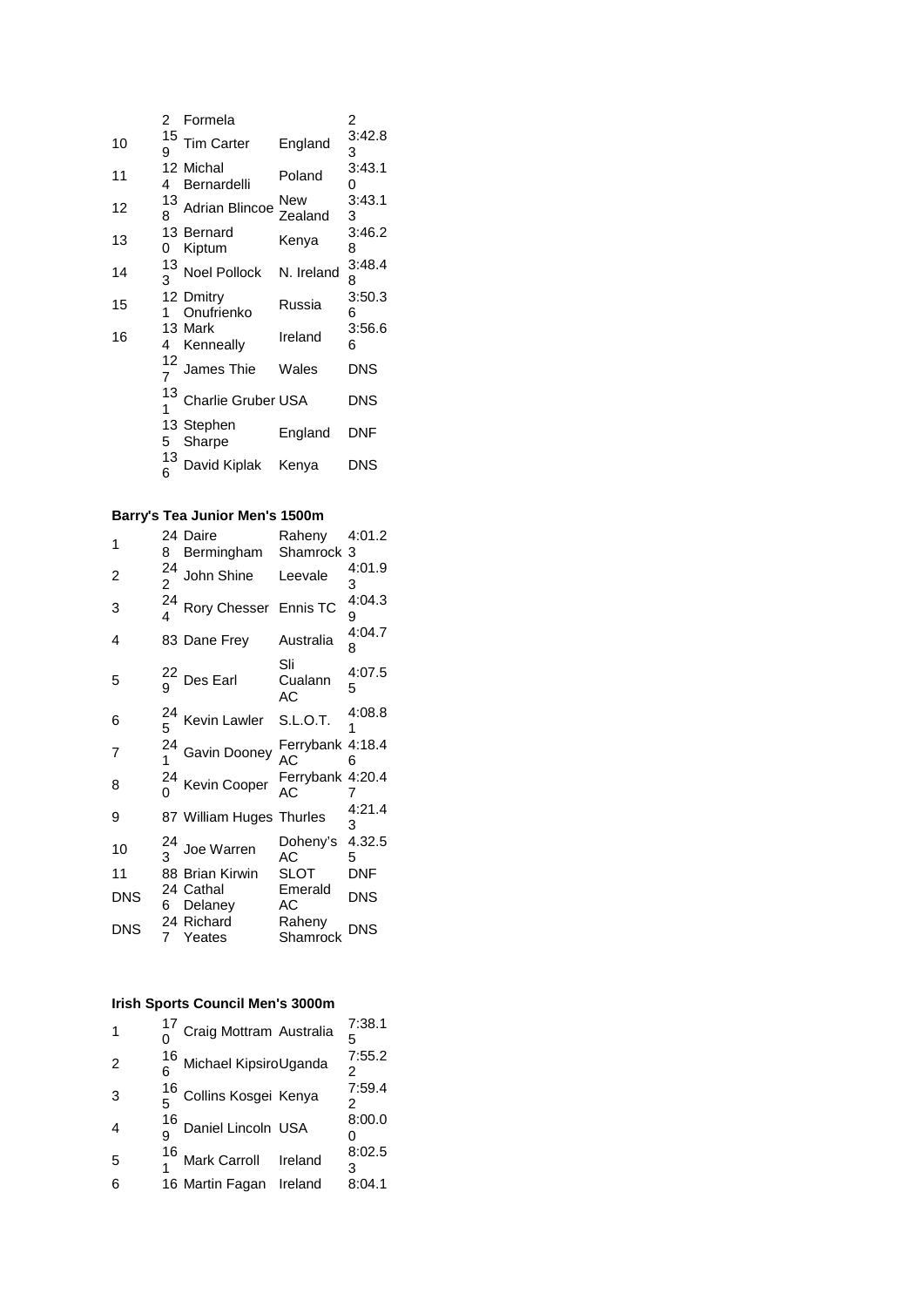| 7  | 7<br>16<br>2 | Monder Rizki                  | Belgium    | 9<br>8:05.1<br>9 |
|----|--------------|-------------------------------|------------|------------------|
| 8  | 16<br>8      | Keith Kelly                   | Ireland    | 8:05.6<br>9      |
| 9  | 5            | 17 Boloto<br>Asmeron          | <b>USA</b> | 8:07.0<br>8      |
| 10 | 17           | Mark Christie Ireland         |            | 8:10.4<br>8      |
| 11 |              | <b>Balazs Czillag Hungary</b> |            | 8:17.0<br>2      |
| 12 |              | <b>Gary Murray</b>            | Ireland    | 8:17.5<br>3      |
| 13 | 0            | 16 Gavin<br>Thompson          | England    | 8:22.0<br>0      |
| 14 |              | 33 Max King                   | USA        | 8:22.2<br>9      |
| 15 | 3            | 16 Jakub<br>Wisniewski        | Poland     | 8:25.4<br>3      |
| 16 | 6            | 17 Bryan<br>McMahon           | Ireland    | 8:57.1<br>5      |
|    | 13<br>6      | David Kiplak                  | Kenya      | DNF              |

# **Evening Echo Men's Long Jump**

| Positio No Name |                      |                         | Country                            | d 1  | d <sub>2</sub> | d <sub>3</sub> | d 4                      | d 5                       | d 6           | Roun Roun Roun Roun Roun Roun Distanc<br>е |          |   |                     |                  |                      |                       |
|-----------------|----------------------|-------------------------|------------------------------------|------|----------------|----------------|--------------------------|---------------------------|---------------|--------------------------------------------|----------|---|---------------------|------------------|----------------------|-----------------------|
|                 |                      |                         |                                    | m    | m/s            | m              | m/s                      | m                         | m/s           | m                                          |          |   |                     |                  | m/sm m/sm m/s        | m                     |
|                 | 18                   | Dwight Philips USA      |                                    | 7.94 | $2.80 \times$  |                |                          | 8.17                      | 3.40          | $\mathbf{x}$                               |          |   | 7.7 1.9<br>0        | X                |                      | 8.1                   |
| 2               | $\mathcal{P}$        | 18 Ciaran<br>McDonagh   | Ireland                            | 7.87 | 3.20           | 8.09           | 2.30                     | $\boldsymbol{\mathsf{x}}$ |               | X                                          |          | X |                     | 8.0              | 4.90                 | 8.0<br>9              |
| 3               | 8                    | 18 Gable<br>Garenamotse | Botswana 7.80                      |      | 3.80 7.83      |                | 4.90                     | 7.92                      | 4.30          |                                            |          |   |                     |                  |                      | 7.9<br>2              |
| 4               | 5.                   | 18 Nikolay<br>Atanasov  | <b>Bulgaria</b>                    | 7.90 |                | 3.60 7.73 1.90 |                          | 7.83 2.70 x               |               |                                            |          | 3 |                     | 4                | 7.7 3.2 7.8 3.80     | 7.9<br>0              |
| 5               | 6                    | 18 Martin<br>McLintock  | <b>RSA</b>                         | 7.65 | 2.20           |                |                          | 7.77 4.30 7.76 2.70 7.83  |               |                                            | O        |   | 0                   | 8                | 4.3 7.8 2.0 7.8 3.10 | 7.8<br>8              |
| 6               | 1.                   | 18 Dmirtiy<br>Sapinskiy | Russia                             | 7.65 | 4.20           | 7.69           | 1.30                     | 7.51                      | 2.30 7.49     |                                            | 3.2<br>0 |   |                     | 7.6<br>9         | 4.40                 | 7.6<br>9              |
| $\overline{7}$  | 18<br>$\overline{4}$ | Victor Castillo         | Venuezela 7.55 2.90 7.38 3.90 7.50 |      |                |                |                          |                           | $3.00 \times$ |                                            |          | 9 | $\Omega$            | 7.1 4.9 7.6<br>2 | 3.10                 | 7.6<br>2              |
| 8               | 80                   | Darragh O'<br>Farrell   | Ireland                            | X    |                | x              |                          | 7.29                      | $2.70 \times$ |                                            |          | 5 | 7.1 1.0<br>$\Omega$ | X                |                      | 7.2<br>9              |
| 9               | 18<br>ર              | Leigh Smith             | England                            | 7.25 | $3.60 \times$  |                | $\overline{\phantom{a}}$ | 7.27                      | 4.20          | $\overline{\phantom{a}}$                   |          |   |                     |                  |                      | 7.2<br>$\overline{7}$ |
| 11              | 7                    | 18 Stephen<br>Fleming   | Ireland                            | x    |                | X              |                          | x                         |               |                                            |          |   |                     |                  |                      | <b>ND</b>             |

# **Evening Echo Men's High Jump**

| n              | Positio No <sub>Name</sub>       | Country         | 1.80 |  | 1.85 1.90 1.95 2.00 2.05 2.10 |            |          |            | 5 | 8          |            | 2.1 2.1 2.2 2.3 Heigh |
|----------------|----------------------------------|-----------------|------|--|-------------------------------|------------|----------|------------|---|------------|------------|-----------------------|
| $\mathbf 1$    | 14 Ben<br>Cahallenger<br>5       | England         |      |  |                               |            |          |            | o |            | <b>XXX</b> | 2.18                  |
| 2              | 22 Jan Peter<br>0<br>Larsen      | Netherland<br>s |      |  |                               |            | O        | $\circ$    | o | <b>XXX</b> |            | 2.16                  |
| 3              | 22 Andrey<br>Tereshin<br>1       | Russia          |      |  |                               |            | O        | O          | o | <b>XXX</b> |            | 2.15                  |
| $\overline{4}$ | 22 Wilbert<br>4 Pennings         | Netherland<br>s |      |  |                               |            |          | XO         | 0 | <b>XXX</b> |            | 2.15                  |
| 5              | 22<br>Jeff Caton<br><sub>2</sub> | Canada          |      |  |                               | $\Omega$   | $\circ$  | <b>XXX</b> |   |            |            | 2.05                  |
| 6              | 22<br>Rob Mitchell<br>6          | England         |      |  |                               | XXO        | $\Omega$ | <b>XXX</b> |   |            |            | 2.05                  |
|                | 22 Christopher                   | Ireland         | 0    |  | 0                             | <b>XXX</b> |          |            |   |            |            | 1.95                  |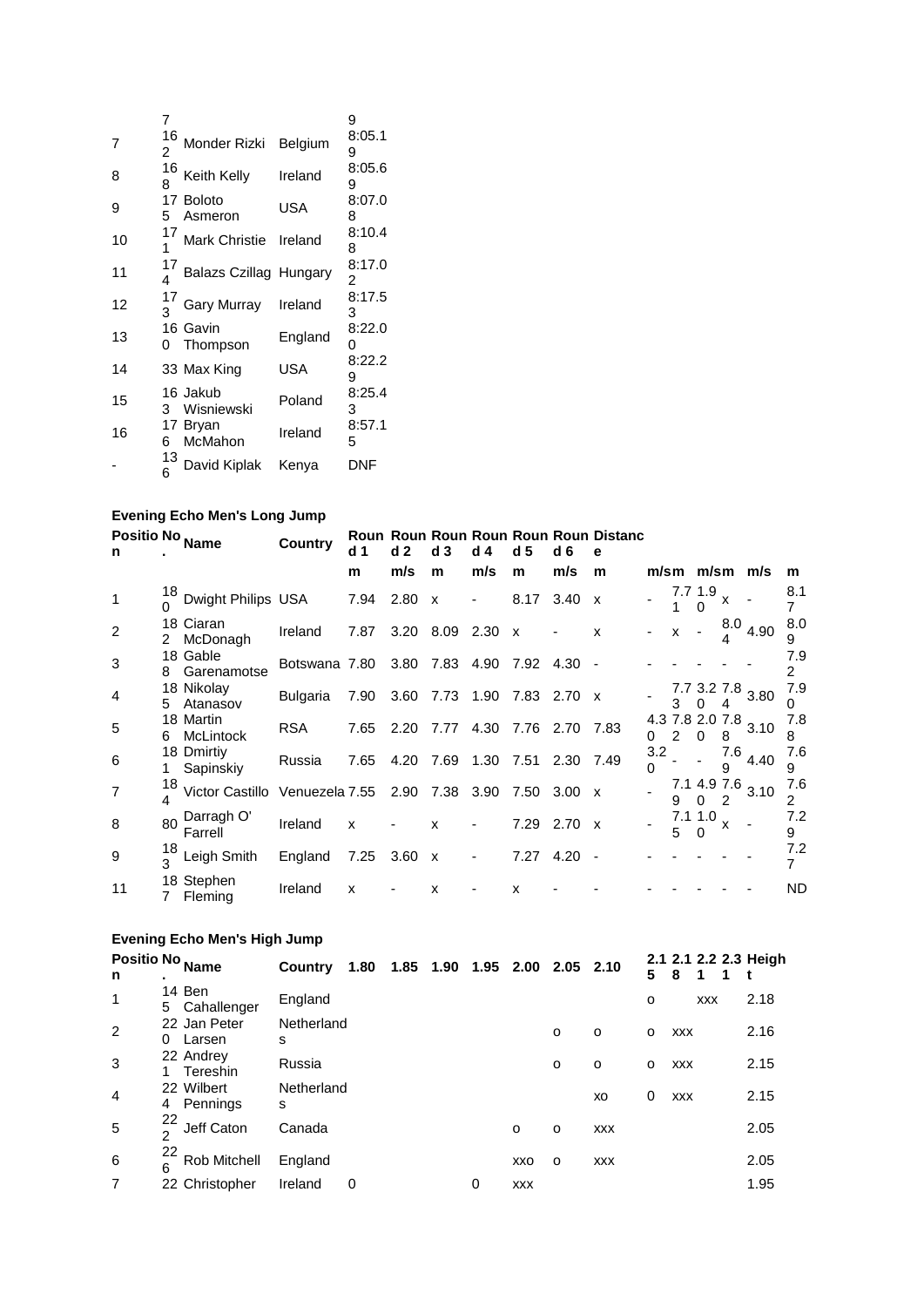|   | 3 Crowley<br>22 Caolan             |         |  |            |      |
|---|------------------------------------|---------|--|------------|------|
| 8 | 7 Flanagan                         | Ireland |  | <b>XXX</b> | 1.95 |
| 9 | $\frac{22}{5}$ Jan Janku Czech Rep |         |  |            |      |

# **Scoozi's Women's 100m+3.7**

| 1              | 1 | Yelana<br>Nevmerzhitaka Belarus<br>ia |         | 0.220 11.14 |  |
|----------------|---|---------------------------------------|---------|-------------|--|
| 2              | 6 | Laverne Jones US Virgin               |         | 0.235 11.23 |  |
| 3              | 8 | Joyce<br>Maduaka                      | England | 0.163 11.33 |  |
| $\overline{4}$ | 5 | Ailis<br>McSweeney                    | Ireland | 0.220 11.43 |  |
| 5              | 7 | Emily Maher Ireland                   |         | 0.236 11.44 |  |
| 6              | 3 | Lucimar Moura Brazil                  |         | 0.219 11.44 |  |
| $\overline{7}$ |   | 2 Amina Ceesay England                |         | 0.188 11.62 |  |
| 8              | 4 | Ciara Sheehy Ireland                  |         | 0.151 11.71 |  |
|                |   |                                       |         |             |  |

#### **Richardson's Tiles Women's 200m+2.6**

| 1 | 1. | Yelana<br>Nevmerzhitaka Belarus |      | 0.219 23.14 |             |
|---|----|---------------------------------|------|-------------|-------------|
|   |    | ia                              |      |             |             |
| 2 |    | 11 Donna Fraser England         |      | 0.209 23.19 |             |
| 3 |    | 10 Kaltouma<br>Nadjina          | Chad | 0.221 23.23 |             |
| 4 |    | 6 Laverne Jones US Virgin       |      | 0.227 23.25 |             |
| 5 |    | 8 Joice Maduaka England         |      | 0.159 23.27 |             |
| 6 |    | 3 Lucimar Moura Brazil          |      | 0.161 23.30 |             |
|   | 4  | Ciara Sheehy Ireland            |      |             | 0.308 23.63 |
| 8 |    | Emily Maher Ireland             |      |             | 0.156 23.70 |
|   |    |                                 |      |             |             |

# **Motorola Women's 400m**

| 1              | 10 Kaltouma<br>Nadjina   | Chad           | 0.205 52.32 |       |
|----------------|--------------------------|----------------|-------------|-------|
| $\overline{2}$ | 43 Svetlana<br>Usovich   | <b>Belarus</b> | 0.276 52.69 |       |
| 3              | 44 Ilona Usovich Belarus |                | 0.207 52.70 |       |
|                | 41 Estie Wittstock RSA   |                | 0.184 53.97 |       |
| 5              | 40 Joanne<br>Cuddihy     | Ireland        | 0.184 55.38 |       |
| 6              | 45 Dawn Kelly            | Ireland        | 0.248 58.63 |       |
| 7              | 42 Aisling<br>Maunsell   | Ireland        |             | 60.01 |
|                | 46 Ronetta Smith Jamaica |                |             | DNS   |
|                |                          |                |             |       |

#### **Ray Walsh Associates Junior Womens 800m**

| 1              | 84 Azmera<br>Gebresgi                             | <b>DCH</b>             | 2:12.5 |
|----------------|---------------------------------------------------|------------------------|--------|
| $\overline{2}$ | $^{23}_{5}$ Laura Crowe Riocht AC $^{2:13.4}_{1}$ |                        |        |
| 3              | $\frac{23}{2}$ Niamh Ryan                         | Ferrybank 2:17.4<br>AC |        |
|                | 23 Mary O'Connor Ferrybank 2:18.7                 |                        |        |
| .5             | 85 Ellen Diskin Celtic AC $\frac{2:20.2}{3}$      |                        |        |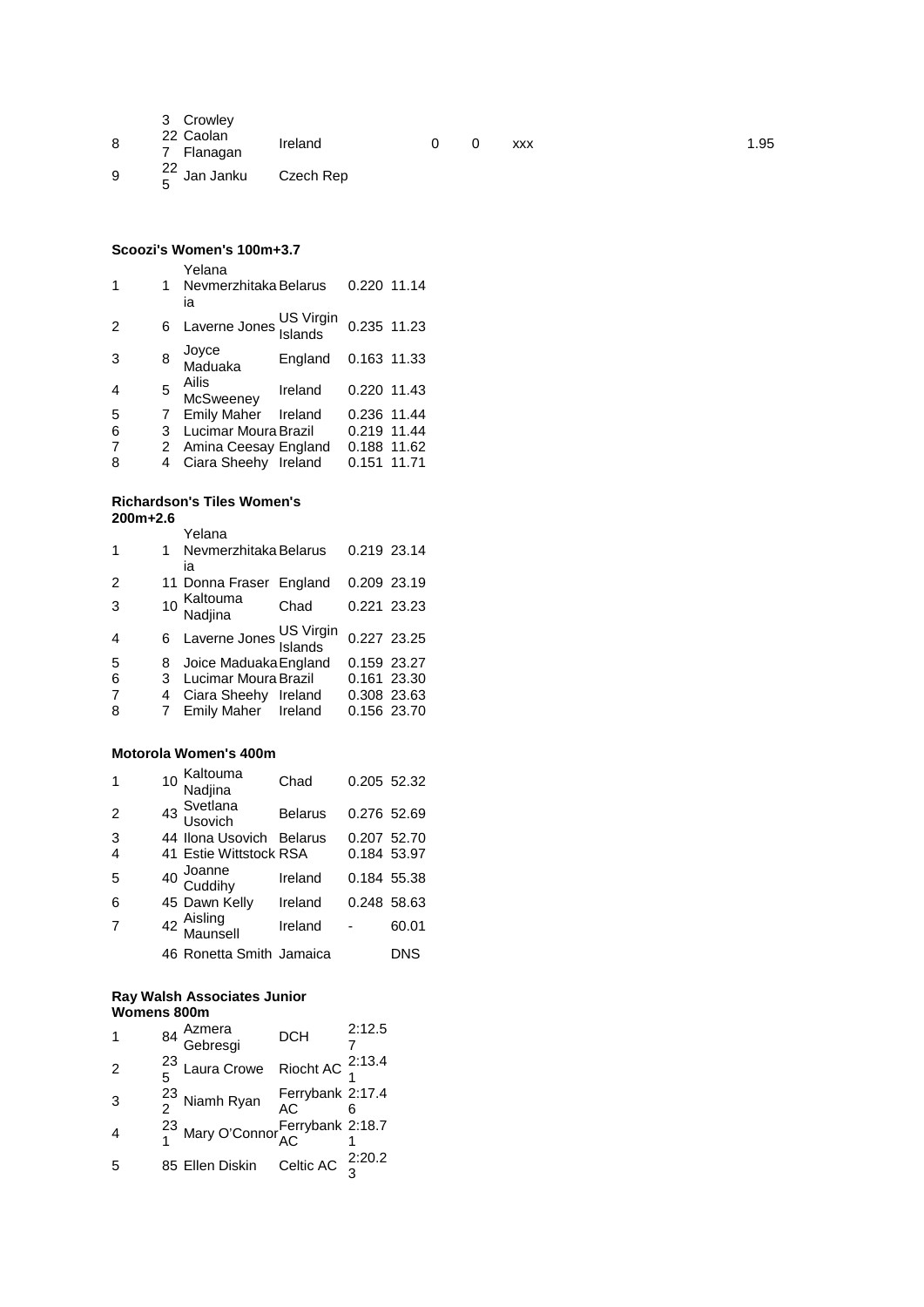| 6          |    | 23 Frances                             | North Cork 2:20.6 |            |
|------------|----|----------------------------------------|-------------------|------------|
|            | 9  | O'Shea                                 | AC                |            |
| 7          |    | 23 Lorraine                            | Ferrybank 2:22.0  |            |
|            | 3  | McCarthy                               | AC.               |            |
| 8          |    | $^{23}$ Grainne Quinn                  | Ferrybank 2:24.0  |            |
|            |    |                                        | AC                | 5          |
| 9          |    | 23 Emer                                | <b>BI AC</b>      | 2:29.4     |
|            |    | O'Connell                              |                   | 5          |
| 10         | 23 | Amanda Perrill Marion AC $_c^{2:30.2}$ |                   |            |
|            |    |                                        |                   |            |
| <b>DNS</b> |    | 23 Kelly-Anne                          | Enniskillen DNS   |            |
|            | 4  | Speight                                |                   |            |
| <b>DNS</b> |    | 23 Margaret                            | <b>BIAC</b>       | <b>DNS</b> |
|            | 8  | <b>McCarthy</b>                        |                   |            |
| <b>DNS</b> | 20 | Sarah Tracey                           | Moynalvey<br>AC   |            |
|            |    |                                        |                   |            |

# **Bupa Ireland Women's 1500m**

| 1              |         | 98 Irina Krakoviak Lithuania     |           | 4:16.4<br>2 |
|----------------|---------|----------------------------------|-----------|-------------|
| $\overline{2}$ |         | 96 Georgie Clarke Australia      |           | 4:16.6<br>1 |
| 3              |         | 97 Naomi Mugo                    | Kenya     | 4:16.6<br>2 |
| 4              | 68      | Courtney<br>Babcock              | Canada    | 4:17.1<br>9 |
| 5              |         | Sinead<br>92 Delahunty-<br>Evans | Ireland   | 4:17.3<br>1 |
| 6              | 91      | Roisin<br>McGettigan             | Ireland   | 4:18.3<br>7 |
| 7              |         | 59 Sarah SchwaldUSA              |           | 4:18.4<br>1 |
| 8              | 95      | Lauren<br>Fleshman               | USA       | 4:18.8<br>4 |
| 9              | 4       | 10 Justyna<br>Lesman             | Poland    | 4:21.0<br>0 |
| 10             | 10<br>6 | Amy Mortimer England             |           | 4:21.3<br>0 |
| 11             |         | 86 Joanna Risku Finland          |           | 4:22.2<br>9 |
| 12             | 10<br>0 | Natalie Lewis Wales              |           | 4:24.4<br>8 |
| 13             |         | 93 Joanna Kaczor Poland          |           | 4:27.9<br>4 |
| 14             |         | 99 Deirdre Byrne Ireland         |           | 4:28.5<br>1 |
| 15             | 2       | 10 Ava<br>Hutchinson             | Ireland   | 4:35.6<br>5 |
| 16             | 3       | 10 Finnoula<br><b>Britton</b>    | Ireland   | 4:38.2<br>4 |
|                | 10<br>5 | Kelly Reid                       | N Ireland | DNF         |
|                |         | 94 Hayley Ovens Scotland         |           | DNS         |
|                |         | 69 Amy Morrison                  | USA       | DNS         |

#### **Bupa Ireland Women's 3000m**

| -1            | 15 Benita<br>2 Johnson   | Australia      | 8:55.7<br>2 |
|---------------|--------------------------|----------------|-------------|
| $\mathcal{P}$ | 15 Shalene<br>1 Flanagan | <b>USA</b>     | 8:57.9<br>2 |
| 3             | $\frac{14}{3}$ Kim Smith | New<br>Zealand | 8:57.9<br>3 |
|               | 14 Maria                 | Ireland        | 8:59.0      |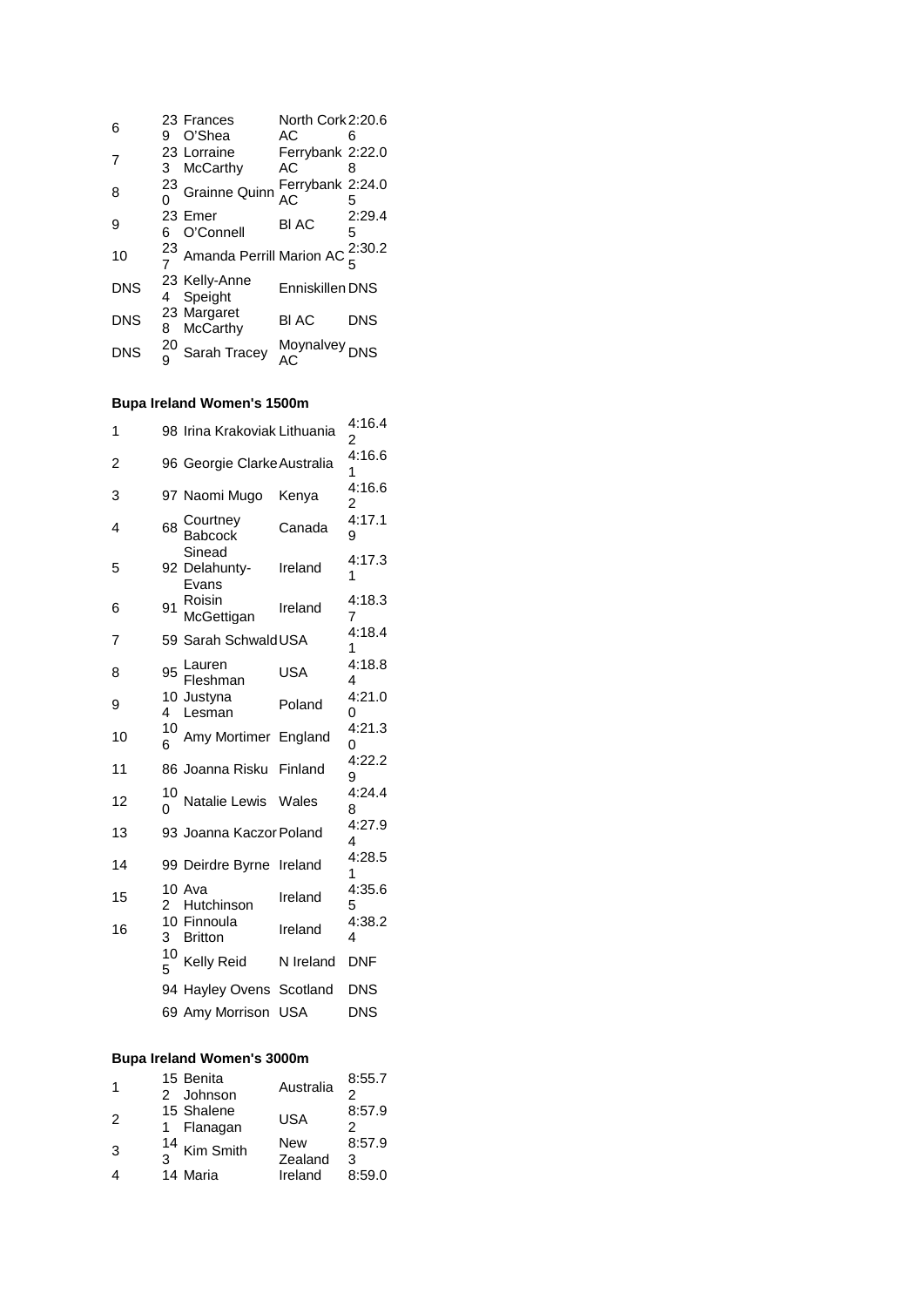|    | 9       | McCambridge             |           | 8           |
|----|---------|-------------------------|-----------|-------------|
| 5  | 15<br>4 | Jolene Byrne            | Ireland   | 9:02.2<br>9 |
| 6  | n       | 14 Sonia<br>O'Sullivan  | Ireland   | 9:05.9<br>4 |
| 7  | 6       | 14 Catherine<br>Berry   | England   | 9:07.2<br>6 |
| 8  | 14<br>8 | Hayley Yelling England  |           | 9:08.6<br>4 |
| 9  | 14<br>4 | Natalie Harvey England  |           | 9:12.9<br>8 |
| 10 | 14<br>2 | Mary Cullen             | Ireland   | 9:15.5<br>2 |
| 11 | 14<br>1 | Tina Brown              | England   | 9:21.7<br>5 |
| 12 | 15<br>0 | Julia Bleasdale England |           | 9:32.3      |
| 13 | 14      | Vicky Gill              | England   | 9:43.9<br>9 |
| 14 | 15<br>5 | Roseanne<br>Galligan    | Ireland   | 9:51.4      |
|    | 15<br>3 | <b>Emily Morris</b>     | Australia | DNS         |

#### **E.S.B. Women's 100mH+5.1**

| $\mathbf 1$    | 64 Anjanette<br>Kirkland  | <b>USA</b>    | 0.149 12.81 |  |
|----------------|---------------------------|---------------|-------------|--|
| $\overline{2}$ | 61 Nadine Faustin Haiti   |               | 0.196 12.88 |  |
| 3              | 65 Danielle<br>Curruthers | <b>USA</b>    | 0.173 12.90 |  |
| $\overline{4}$ | 60 Derval<br>O'Rourke     | Ireland       | 0.438 12.99 |  |
| 5              | 62 Maala<br>Machado       | <b>Brazil</b> | 0.131 13.15 |  |
| 6              | 67 Diane<br>Allahgreen    | England       | 0.153 13.30 |  |
| 7              | 63 Julie Pratt            | England       | 0.166 13.31 |  |
| 8              | 66 Catherine<br>Crawford  | Ireland       | 0.142 13.81 |  |

#### **Cork County Council Women's Long Jump**

| <b>Positio No</b><br>n |         | Name                       | <b>Country</b> | d 1          | d <sub>2</sub> | d <sub>3</sub> | d 4                      | d 5          | d 6 | Roun Roun Roun Roun Roun Roun Distanc<br>е |                                             |              |                          |                           |               |          |
|------------------------|---------|----------------------------|----------------|--------------|----------------|----------------|--------------------------|--------------|-----|--------------------------------------------|---------------------------------------------|--------------|--------------------------|---------------------------|---------------|----------|
|                        |         |                            |                | m            | m/s            | m              | m/s                      | m            | m/s | m                                          |                                             |              |                          |                           | m/sm m/sm m/s | m        |
| $\mathbf 1$            |         | 21 Jana<br>Veldekova       | Slovakia       | X            |                | 6.49           | 3.3                      | $\mathsf{x}$ |     | 6.49                                       | 4.4 x                                       |              |                          | X                         |               | 6.4<br>9 |
| $\overline{2}$         | 1       | 21 Valentina<br>Gotovskaya | Latvia         | 6.39         | 5.2            | $\mathsf{x}$   | $\overline{\phantom{a}}$ | 6.31         | 3.3 | 6.45                                       | 3.5 6.1 4.2 x                               |              |                          |                           |               | 6.4<br>5 |
| 3                      | 21      | Gillian Cooke Scotland     |                | 5.91         | 3.3            | $\mathsf{x}$   | $\overline{\phantom{a}}$ | 6.17 5.2     |     | 6.08                                       | $3.9\frac{6.0}{9}$ 3.4 $\frac{6.2}{5}$ 5.2  |              |                          |                           |               | 6.2<br>5 |
| $\overline{4}$         | 21      | Olga Denisova Russia       |                | 6.25 3.5     |                | 6.13 4.3       |                          | $\mathbf{x}$ |     | 6.05                                       | 4.3 $\frac{6.0}{6}$ 4.5 $\frac{6.0}{0}$ 3.6 |              |                          |                           |               | 6.2<br>5 |
| 5                      | 21      | Katalin Deak               | Hungary        | 6.01         | 3.3            | 6.04 2.0       |                          | 6.21 4.7     |     | 6.18                                       | $3.1 \times$                                |              |                          | $\mathbf{x}$              |               | 6.2      |
| 6                      | 21<br>5 | <b>Becky White</b>         | England        | 6.18         | 4.5            | 5.95 2.9       |                          | $\mathsf{x}$ |     | 5.81                                       | $4.0 \times$                                |              |                          | X                         |               | 6.1<br>8 |
| $\overline{7}$         | 21<br>2 | Malgorzata<br>Trybanska    | Poland         | 5.81         | 2.8            | 6.15 4.6       |                          | 5.71         | 5.3 | 6.01                                       | $4.3 \times$                                |              | $\overline{\phantom{a}}$ | 5.7                       | 3.5           | 6.1<br>5 |
| 8                      | 21<br>9 | Imelda<br>Morrison         | Ireland        | 5.41         | 4.5            | 5.51 3.8       |                          | 5.57         | 3.0 | 5.60                                       | 4.9 $\frac{5.4}{3}$ 3.1 $\frac{5}{3}$       |              |                          |                           | $5.5_{3.9}$   | 5.6<br>0 |
| 9                      | 21<br>8 | Donna Hosford Ireland      |                | $\mathsf{x}$ | $\blacksquare$ | 4.94 3.2       |                          | 5.16 4.2     |     | X                                          |                                             | $\mathsf{X}$ |                          | $\boldsymbol{\mathsf{x}}$ |               | 5.1<br>6 |
| 10                     |         | 21 Shauna Carlen Ireland   |                |              |                |                |                          |              |     |                                            |                                             |              |                          |                           |               |          |